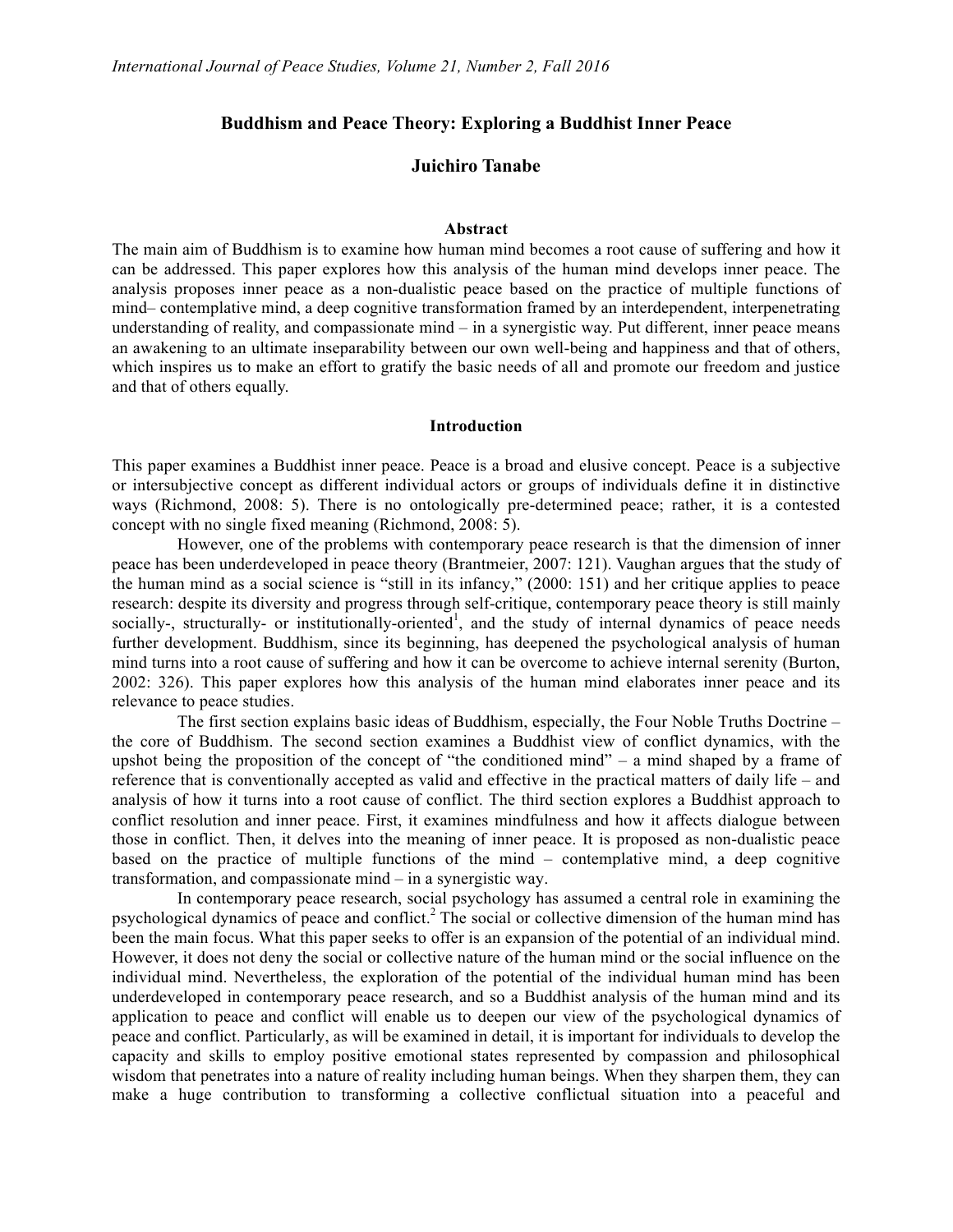constructive one in which those with different or even opposing values and views can engage in dialogue. The suggestion of the possible contribution of Buddhist views of the human mind explored here does not deny social-psychological roles in peace and conflict studies. Nor does it ignore structural and institutional dimensions of peace and conflict. Rather, by providing contemporary peace research that tends to be socially- and structurally- oriented with Buddhist perspectives of the individual human mind, this paper seeks to expand the purview of how we analyze peace and conflict dynamics.

## **Methodological Considerations**

As is well known, Buddhism is categorized into three major schools – Theravada, Mahayana, and Vajrayana. Each of these schools has further sub-schools that have respectively developed distinct teachings and traditions, along with the shared objective of uprooting suffering. It is beyond the scope of this paper to examine all of those schools and their teachings in detail, in addition to analyzing their contributions to the development of inner peace.

Therefore, the paper employs the following texts and teachings to develop the research: Dhamapada,<sup>3</sup> Surangama-Sutra,<sup>4</sup> Nagarjuna's<sup>5</sup> Seventy Stanzas on Emptiness, Catustava or Four Hymns to Absolute Reality. However, it must be emphatically noted that although this paper embraces those texts and teachings to unfold the argument on inner peace, the concept of inner peace explicated here is merely one of the possible ideas of what it means to find inner peace in Buddhism, as other texts and teachings would lead us to develop inner peace(s) distinct from the one explored in this paper.

## **Foundational aim of Buddhism**

Buddhism is a religion and philosophy founded by Gautama, the Buddha, and developed by the subsequent masters throughout its history. The main focus of Buddhism is the human mind, which is stated in the Dhamapada: "All experience is preceded by mind, led by mind, made by mind." (Fronsdall, 2005: 1). Further, the Surangama Sutra states, "The Tathagata has always said that all phenomena are manifestations of the mind and that all causes and effects including (all things from) the world to its dust, take shape because of the mind" (Luk, 2001: 16). These statements do not mean there are no objects outside our minds. Rather, they signify that "the qualities of things come into existence after the mind, are dependent upon mind and are made up of mind" (Lai, 1977: 66). On a Buddhist view, the state of the world around us is a reflection of the condition of our mind (Ramanan, 1978: 71).

As the condition of our mind frames the state of the reality, the root cause of suffering or problems facing us is also attributed to our mind, as stated in the Dhamapada: "Speak or act with a corrupted mind, and suffering follows as the wagon wheel follows the hoof of the ox" (Fronsdall, 2005:1). However, when we overcome the cause of suffering, we can achieve inner serenity and wellbeing: "Speak or act with a peaceful mind, and happiness follows like a never-departing shadow" (Fronsdall, 2005: 1). Thus, it becomes crucial to make a critical analysis of the nature of one's mind or the principles of epistemic function to deepen our understanding of the internal dynamics of suffering, including conflict and violence: Critical reflection on how mind becomes the root cause of suffering and contemplation and practice of the way to resolve it constitute the core of Buddhism (Matsuo, 1981: 15). The Four Noble Truths Doctrine assumes the central role in understanding and addressing human suffering in line with the dynamics of the human mind.

# **Analyzing the Four Noble Truths doctrine**

The Four Noble Truths Doctrine is the Buddha's first and foundational teaching (Geshe Tashi, 2005: 7) and the doctrinal framework of every school in Buddhism (Yun, 2002: 10). According to Pereira and Tiso, the Four Noble Truths are "truths of pain, origin of pain, suppression of pain and the way to suppress pain" (1988: 172).

The first noble truth states that from a Buddhist perspective, our life is basically filled with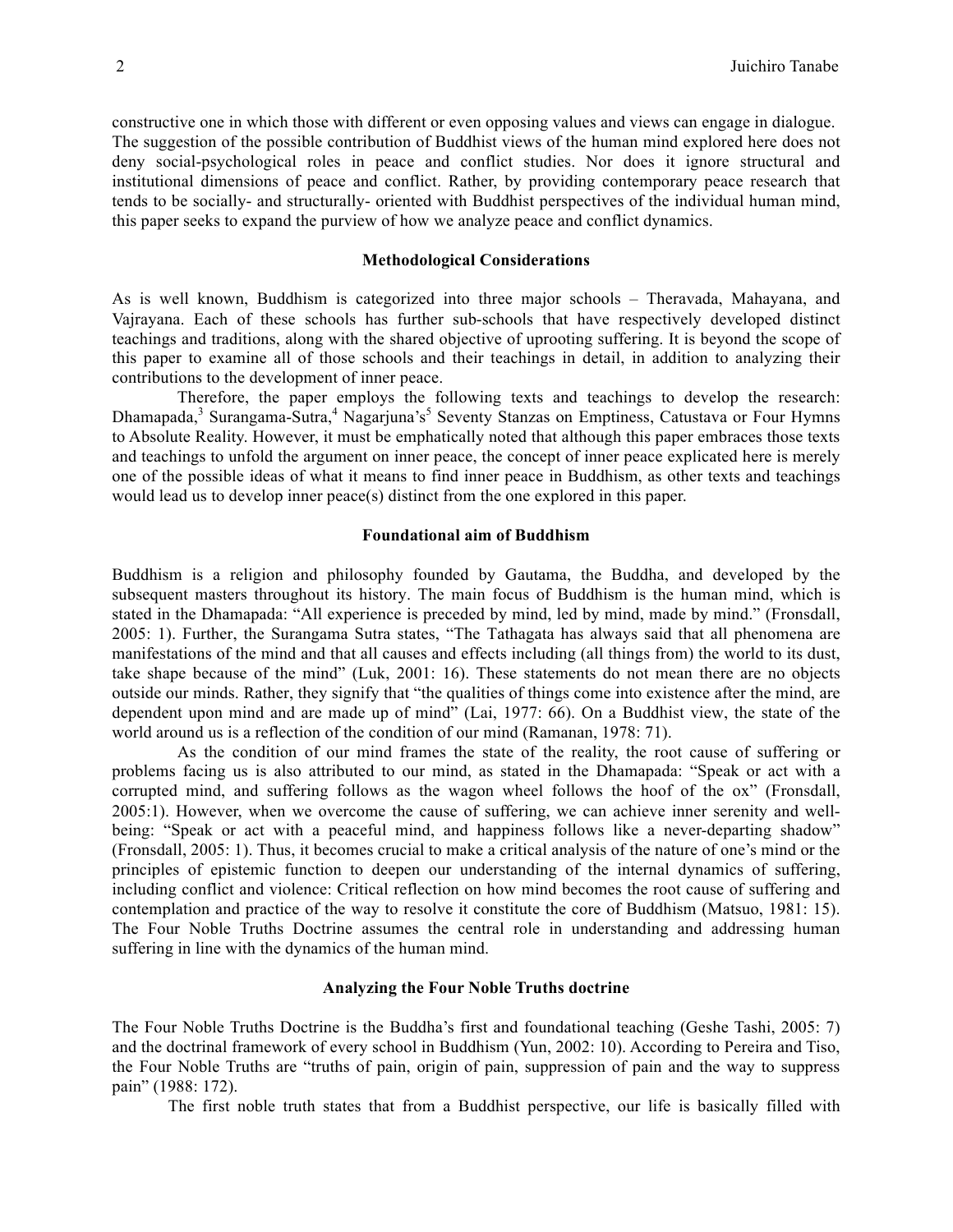suffering and trouble (Rahula, 1974: 2). However, this statement does not refer to a pessimistic or a nihilistic view of reality. Rather, the acknowledgement of our reality being full of suffering leads us to a deeper and more profound question: "What is the root cause of suffering?" This is the core of the second noble truth.

The second truth proposes the cause of suffering (Rubin, 2003: 43). It derives from craving, that is, a mental state of attachment characterized as the tendency of mind to cling to certain specific objects or views (Burton, 2002: 326). Besides craving, ignorance is recognized as a fundamental cause of suffering (Cho, 2002: 430). It is understood as our basic misapprehension of the nature of reality (Geshe Tashi, 2005: 60), or lack of self-awareness and correct knowledge of reality (Cho, 2002: 431). The basic feature of ignorance is that we tend to see things, including human beings, as having a permanent, or fixed nature and cling to anything that reinforces our concept of permanence, pushing away those views that threaten it (Geshe Tashi, 2005: 60). Further, craving and ignorance give rise to three mental defilements: greed, anger, and delusion (Olendzki, 2003: 23). Thus in Buddhist view, suffering is mainly psychological and subjective in nature. Stated otherwise, the human mind itself is the locus wherein the gap between reality and the human hermeneutical reality represented in conceptual or linguistic rendering accompanied by desire takes place, which results in suffering (Park, 2008: 87).

The third truth claims that a human being will be inspired to overcome suffering by knowing its root cause (Yun, 2002: 30). The claim here is that suffering is neither everlasting nor beyond human reach: rather, since our own craving and ignorance cause us suffering, we can resolve suffering when we properly address those causes (Yun, 2002: 30). As both suffering and liberation from is rely on our minds (Park, 2008: 190), the solution is within our minds.

The fourth truth proposes the way to address suffering and achieve mental well-being and serenity, which is generally called the noble eightfold path (Rubin, 2003: 35). It is: right view, right thought,<sup>7</sup> right speech,<sup>8</sup> right action,<sup>9</sup> right livelihood,<sup>10</sup> right effort,<sup>11</sup> right mindfulness,<sup>12</sup> and right concentration<sup>13</sup> (Rahula, 1974: 12). The gist of the fourth truth is that when we resolve our suffering, three angles – ethical conduct (right speech, right action, right livelihood, and right effort), mental discipline (right mindfulness and right concentration), and wisdom (right view and right thought) need to be considered (Rahula, 1974: 16). When wisdom (an insight into the nature of reality, mental discipline (to monitor our internal dynamics), and ethical conduct (practicing a moral life with honesty, altruism, and compassion) are well integrated, we can break suffering and build a positive and harmonious relationship (Geshe Tashi, 2005: 126).

# **A Buddhist analysis of conflict dynamics**

The implication of the analysis of the Four Noble Truth Doctrine is that the main cause of our problems is internal. Although external conditions or causes cannot be ignored, looking at them alone and seeing them as externally created blocks us from deepening the understanding of our problems: Examining our own mind and its dynamics enables us to grab the inner cause of the problems that we encounter and to explore what state of mind we should achieve for peace. This section examines a Buddhist view of conflict dynamics based upon the idea that conflict and violence of any kind begins with our thinking (Park, 2008: 115).

At first, to develop an analysis of how our thinking becomes a root cause of conflict, the concept of "the conditioned mind" is proposed as it helps to explain how our thinking can become a root cause of conflict. The conditioned mind is characterized as the mind shaped by the belief and form of truth that are conventionally accepted as valid and effective in the practical matters of social or cultural life (Wright, 1986: 23). From time immemorial, human beings have developed conceptual thought or linguistic knowledge as the main tool to make sense of the world of experiences in abstraction and to communicate them with fellow human beings (Ichimura, 1997: 92). As collective entities, our minds are inevitably framed by socially embedded assumptions and habitual ways of interpretation that we hold to respond to a given life (Gunnlaugson, 2007: 136).

We inhabit socially constructed, historically evolved and succeeded life-worlds that form certain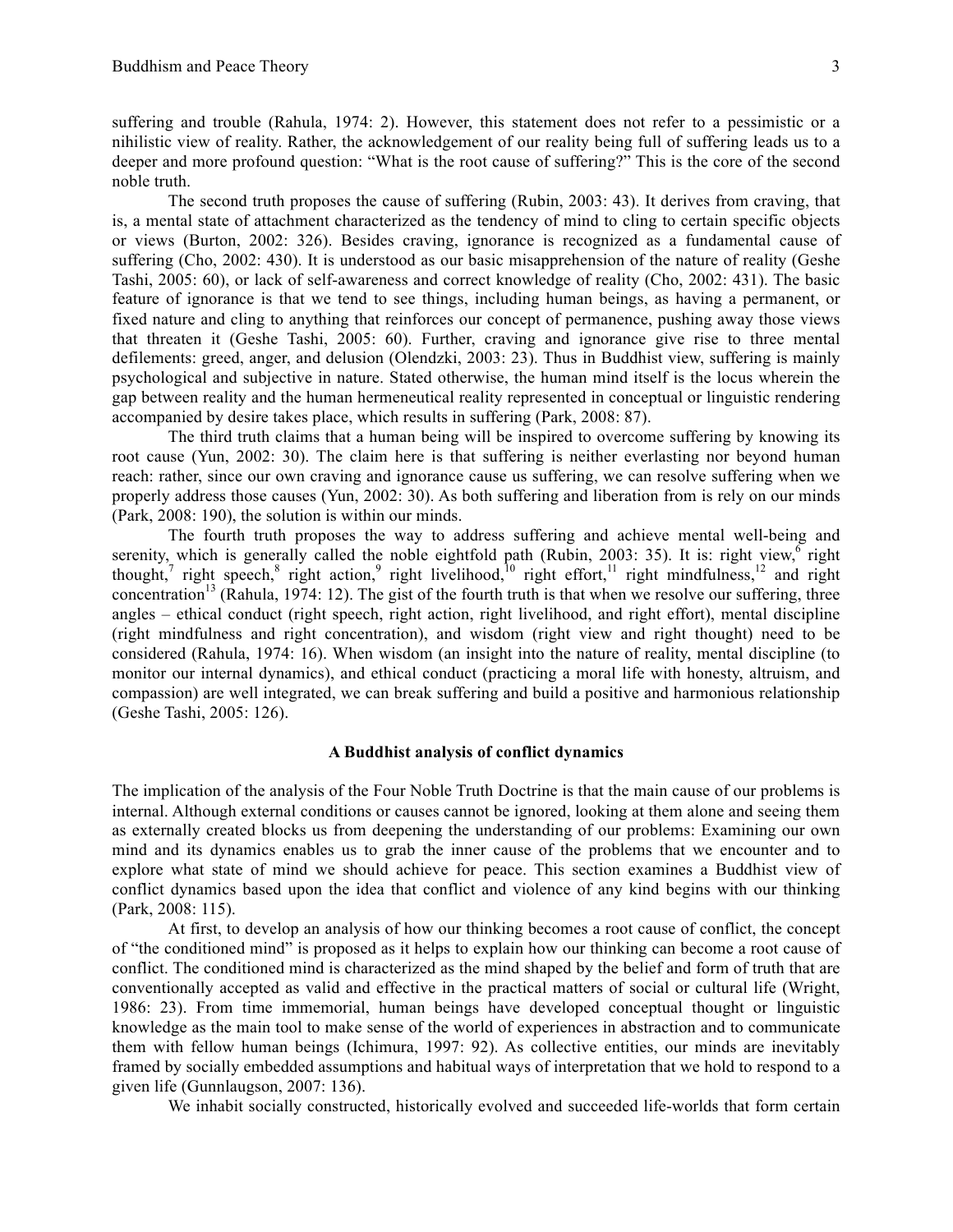cultural patterns – such as identities, beliefs, values, and norms – as scaffolding for meaningful experience (Reysen and Katzarska-Miller, 2013: 35). We build and accept a certain frame of reference – a certain pattern of worldviews, cultural values, political orientations and ideologies, religious doctrines, and moral-ethical norms – to construct a conceptually framed reality to lead a meaningful life (Mezirow, 2003: 59). Culture or society of any form molds our minds to conform to certain norms, limits the types of experience or categories for experience available to us, and determines the appropriateness or acceptability of a given state of awareness or communication in the collective situation (Goleman, 1993: 19). The conditioned mind is essential to make sense of reality and acquire ways to think, infer, behave, and interact with other people in a certain and supposed manner.

Social conditioning or constructing a frame of reference is connected to an expression of our eagerness for psychological security in the face of the uncertainty of practical life (Gordon, 2006: 18). According to Loy, security refers to "the conditions where we can live without care, where our life is not preoccupied without worrying about our life," (2002, p. 8) and that involves stabilizing ourselves by controlling and fixing reality with certain attributes (Mipham, 2002: 15). Put differently, the fragility or instability of constructed views or presuppositions is seen as a threat to security. Getting ourselves conditioned by a particular frame of reference gives us a sense of security as it enables us to understand reality in a stable and predictable manner.

However, while becoming socially conditioned is essential for us to make sense of reality and lead a meaningful life, potential danger lurks within the establishment of a socially patterned frame of reference. The fundamental problem with the conditioned mind lies in our propensity to absolutize any particular frame of reference, socially conditioning us as universal or complete (Gomez, 1976: 142). Once we establish a particular frame of reference or discursive thought and cling to it as complete, it causes us to fix upon the real – objects, persons, group of people, and events – by various, supposedly unchanging attributes (Chang, 1971: 74). Forming sedimented and habitual ways of seeing the real with fixed perspectives on what and how things are and are not restricts patterns of awareness and limits our intentional range and capacity for meaning-making commitments (Hershock, 2006: 14).

When we build some particular thought or frame of reference and claim completeness for the perspective constructed, that causes us to be dogmatic and exclusive of other views or thoughts (Ramanan, 1978: 107). As fixed ideas of identity become strong and extreme, we exclude other identities or views of identity (Ramanan, 1978: 107). The extreme attachment to our own views can lapse into polarity or negation of other views, values, and ultimately of people who are different from us (Der-lan, 2006: 96). Once the frame of reference is seen as complete, we are prone to feel threat, anger, or hatred towards those with different frames of reference, which can provide us with a self-serving justification of discrimination or injustice, and impede engagement in communication with those holding different or opposing views and perspectives (Der-lan, 2006: 96).

What should be further discussed is the basic mode of thinking in a socially conditioned state. Though becoming conditioned by social frame of reference is natural and essential to us, as Wade insightfully claims, it is fundamentally of a dualistic nature of thought (right/wrong, good/bad, black/white) and divides the world into "an in-group and out-group" (1996: 121). Furthermore, those people who exhibit dualistic thought are informed by the principle of the excluded middle (Nicolescu, 2006: 2) or "either-or" stance (Nagatomo, 2000: 213). This "either-or" logical stance tends to prioritize one over the other by sharpening the dichotomous relationship between "the in-group and out-group," whereby an imbalanced attitude framed by extreme in-group self-interest and desire, is favored and promoted (Nagatomo, 2000: 213). Consequently, an individual, relying on the strong in-group egoconsciousness, becomes the generative factor for creating and cementing the discriminatory and oppositional relationship (Nagatomo, 2000: 220).

Once we see and treat the other as something disconnected from us-- as a result of establishing a conceptual boundary that is based on dualistic or dichotomous thought-- it tends to become easier to propagate violence of any kind against the other outside the boundary, whether it is an individual or group of individuals (Hart et al, 2000: 2). In dualistic logical and epistemological structures, we tend to project negative qualities upon the outsiders and see these qualities as objectively belonging to them (Wilber,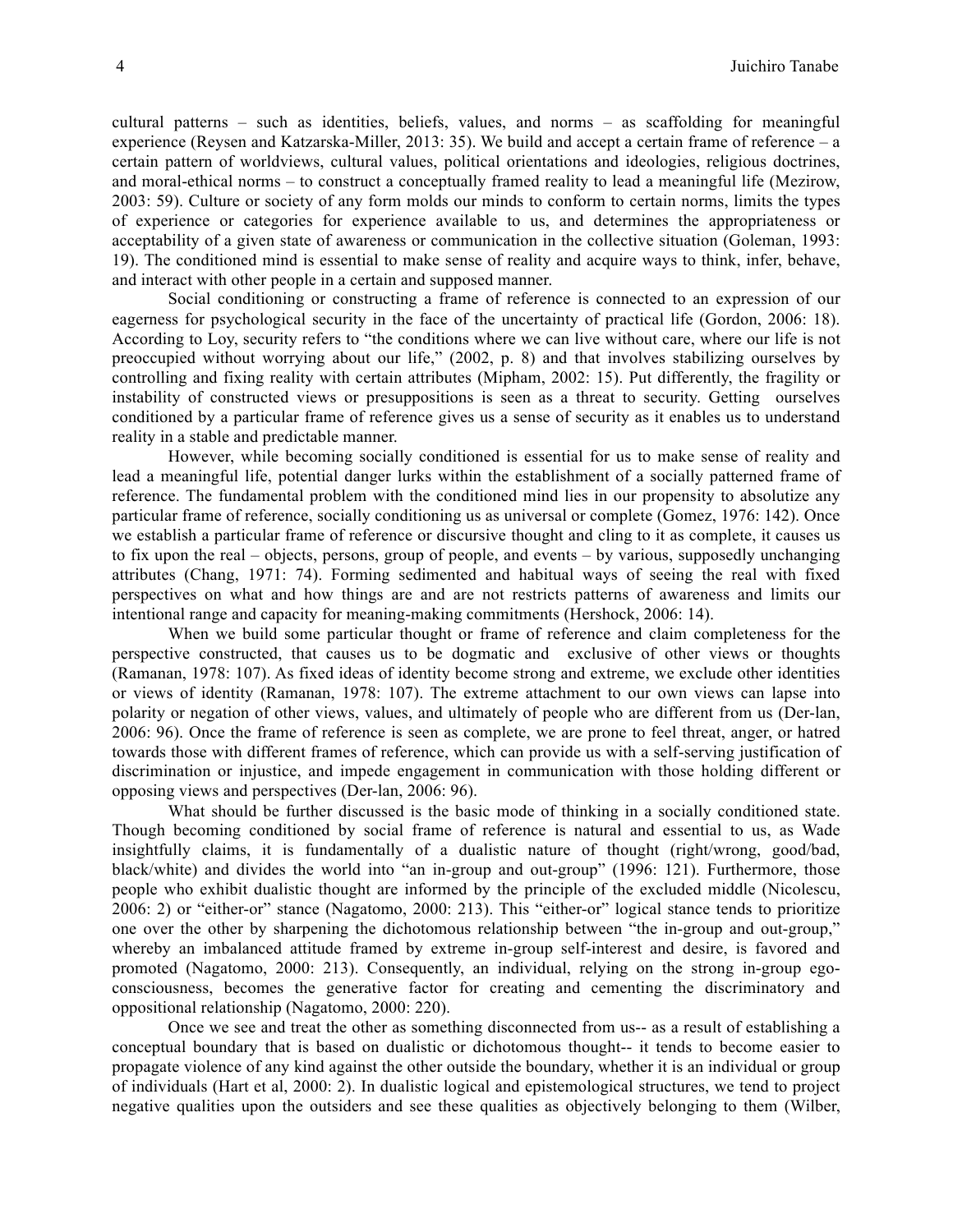1993: 190), which promotes self-righteousness and justifies discrimination against them. Furthermore, the mind in dualistic stance swings from one extreme to another, and clings to dead-ends (Ramanan, 1978: 107), whereby the values, ideas or norms of our own group are not viewed as one of many alternatives, but the only right one: other possibilities are dimly conceived or denied (Wade, 1996: 121).

Social conditioning, though essential to us, is dualistic or dichotomous in nature, which can cause us to exaggerate differences between people and create supposedly firm boundaries between "the ingroup and out-group" (Waldron, 2003: 165). Once those boundaries are built, we reify them into fixed entities that segregate us from one another by imputing intrinsic and insurmountable differences (Waldron, 2003: 165). Consequently, this blocks the dialogue or interaction that is needed to establish a harmonious or constructive relationship. Whereas socially built distinction made by a frame of reference is a natural phenomenon, it also becomes the crux of the problem by its very nature (Wilber, 1993: 228).

#### **Examining a Buddhist conflict resolution and inner peace**

# *Mindfulness*

As our socially conditioned minds have been absolutized and become the root causes of conflict and violence, methods need to be sought to break them (Muller, 1998: 5). Once we become conditioned by certain thoughts or frames of reference, we tend to remain imprisoned in this conditioned state, which constricts the purview of our thought (Welwood, 2000: 92). Therefore, the first step towards conflict resolution is to dis-identify ourselves from this conditioning through reflection. In this way, mindfulness is proposed as a practical method for resolving conflict.

Mindfulness refers to disciplining our minds by focusing on a certain object of thought, while letting go of all other thoughts and emotions to observe whatever arises in consciousness (Kabat-Zinn, 1994: 4). For example, Mahasatipatthana Sutta shows, "A monk abides contemplating body as body, ardent, clearly aware and mindful, having put aside hankering and fretting for the world; he abides contemplating feelings as feelings; he abides contemplating mind as mind; he abides contemplating mindobjects as mind-objects, ardent, clearly aware and mindful, having put aside hankering and fretting for the world" (Walshe, 2012: 335). The engagement in mindfulness capacitates us to develop the ability for moment-to-moment awareness of internal states such as feelings, emotions, thoughts, and attitudes. Instead of being controlled by our habitual behavioral patterns, emotions, and thoughts, we can turn the contents of our consciousness, thoughts, feelings, and reactions into objects of reflection and analysis (Hart, 2001: 8).

Through the practice of mindfulness, we cultivate a first-hand awareness and experience the social conditioning of our thinking and knowing, becoming less identified with our habits of mind and standpoints (Gunnlaugson, 2007: 139). Practicing mindful disengagement creates a space in our own minds for the development of enlarged awareness and attentiveness to broader dimensions of how the mind can work, by going beyond socially built presuppositions and sedimented habits of thinking and knowing (Hart, 2001: 12). By developing the ability to observe our minds, we can temporarily mute external factors and discover the role of our mental and emotional habits in framing our perceptions of reality (Chappell, 1999: 199). In other words, we come to realize that the contents of reality depend not so much on what happens to us, but on what attitudes, understanding, feelings and reactions we give to those events (Chappell, 1999: 199).

As we practice mindfulness, by monitoring how our mind works and controlling emotions, we can gain a deeper and more profound intellectual insight into the nature of reality, to address an absolutized conditioned state that causes negative feelings and dogmatism (Daneth, 2006: 62). The conceptual thought or frame of reference provides us with a lens through which to view and organize our world and build our lived experience. Therefore, it becomes imperative to correct our misunderstanding of socially constructed conceptual thought when it causes us conflict and violence (Orr, 2014: 47). Though exchanging information and opinions between/among those in conflict is important, it is more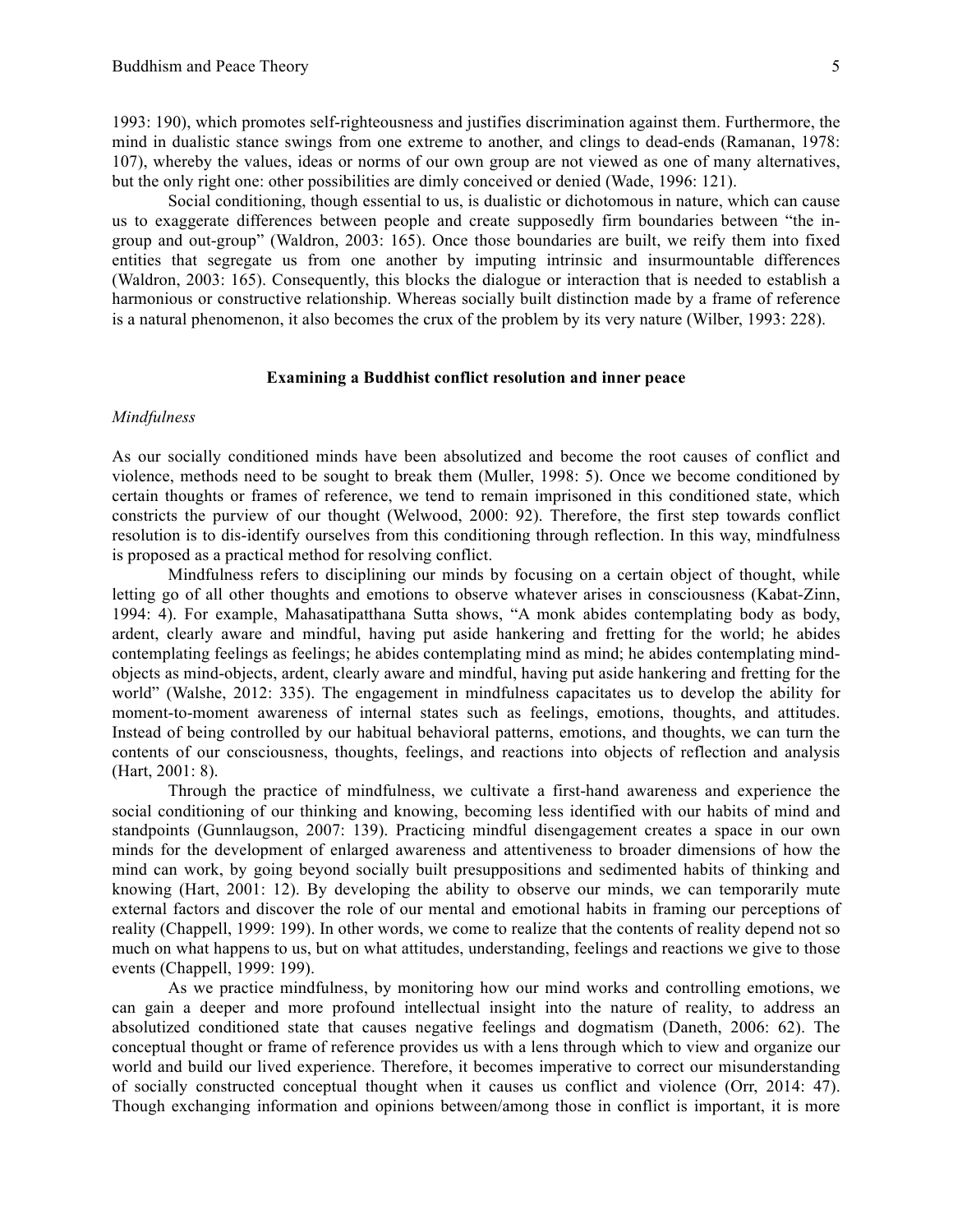crucial to change the foundational cognitive structure that affects how information and viewpoints are understood and given meaning (Zajonc, 2006: 1), so that more positive, constructive values and perspectives can be explored. Through contemplative practice that disassociates us from frames of reference that create 'in-group' and 'out-group' boundaries, we are awakened to the interdependent and interpenetrating nature of reality or conceptual thoughts that form our reality (Apffel-Marglin and Bush, 2005: 15).

For instance, the interdependent and interpenetrating nature of conceptual thought that establishes our reality is expounded upon by Nagarjuna: "Without one there cannot be many and without many it is not possible to refer to one. Therefore, one and many arise dependently and such phenomena do not have sign of inherent existence." (Komito, 1987: 80) He also states that "If there is existence, then is nonexistence; if there is something long, similarly (there is) something short; and if there is non-existence, (there is) existence; therefore, both (existence and non-existence) are not existent." (Tola and Dragonetti, 1995: 128). He further states, "Unity and multiplicity and past and future, etc., defilement and purification, correct and false – how can they exist per se?" (Tola and Dragonetti, 1995: 128).

The realization of our dependence on any conceptual or linguistic framework enables us to understand that any form of symbolic knowledge that shapes dichotomous human relations cannot be seen as existing outside of the purview of interdependency (Muller, 1998: 5). This does not imply the total erasure of difference or demise of all distinctions into an all-frozen sameness, but advocates a reformulation of dualistic thinking. What needs to be known here is that dualistic "either-or" thinking, though important in some circumstances, is "only one product of the total functioning of the mind" (Tart, 2000: 28). In being awakened to the interdependent and interpenetrating nature of the symbolic or linguistic knowledge that forms dichotomous relations, we can affect a shift in perspective from a dualistic stance to a non-dualistic stance (Nagatomo, 2000: 232), wherein prima facie opposing views are not seen as fixed pairs of opposites, but as inter-relational constructs. When we transcend dualistic thinking, we become empowered to hold multiplex, complementary, "both-and" dialectical thinking, and to appreciate that the opposite of a deep truth is another deep truth (Braud and Anderson, 1998: 12).

# *Dialogue and mindfulness*

Arguably, dialogue-- for which the need emerges from the increasing acknowledgement that our changing reality demands a new global ethic and perspective of one another-- has become one of the core methods to transform a violent and antagonistic relationship into harmonious one (Der-lan, 2006: 98). The main objective of dialogue is not just to share information, but to uncover the processes that shape us and the struggle we are having, so that mutual respect and a sense of solidarity can be aroused (Der-lan, 2006: 98). Dialogue can be seen as an intersubjective phenomenon, wherein those with distinct or even opposing perspectives promote mutual understanding and transformation.

How can mindfulness contribute to intersubjective dialogue? As it mainly focuses on empowering individuals to monitor and control their mind-states and change perspectives, the practice of mindfulness transformation assumes a crucial role in creating a mind-state to engage in a constructive dialogue with others. What must be addressed before and during dialogue is a reactive and impulsive interaction between/among those with distinct values, perspectives, or frames of reference.

Mindful observation of our own mind-state slows down the stream of consciousness, and suspends impulsive and automatic reactions when encountering different ideas, values, or identities. Mindful suspension of habitual reaction facilitates the transition from being focally embedded in our thoughts and feelings, to being free to witness them consciously, which leads us to a different self-sense and a more complex, multi-faceted form of consciousness that appreciates distinct views and ideas (Gunnlaugson, 2007: 144). The practice of internal observation exposes and deconstructs socially conditioned positions of belief, value, and thought, freeing our minds to notice and appreciate multiple perspectives and unexpected insights (Hart, 2004: 38).

Dialogue requires the openness to be challenged and transformed by encountering others' viewpoints and values, as well as the willingness and ability to engage in active listening and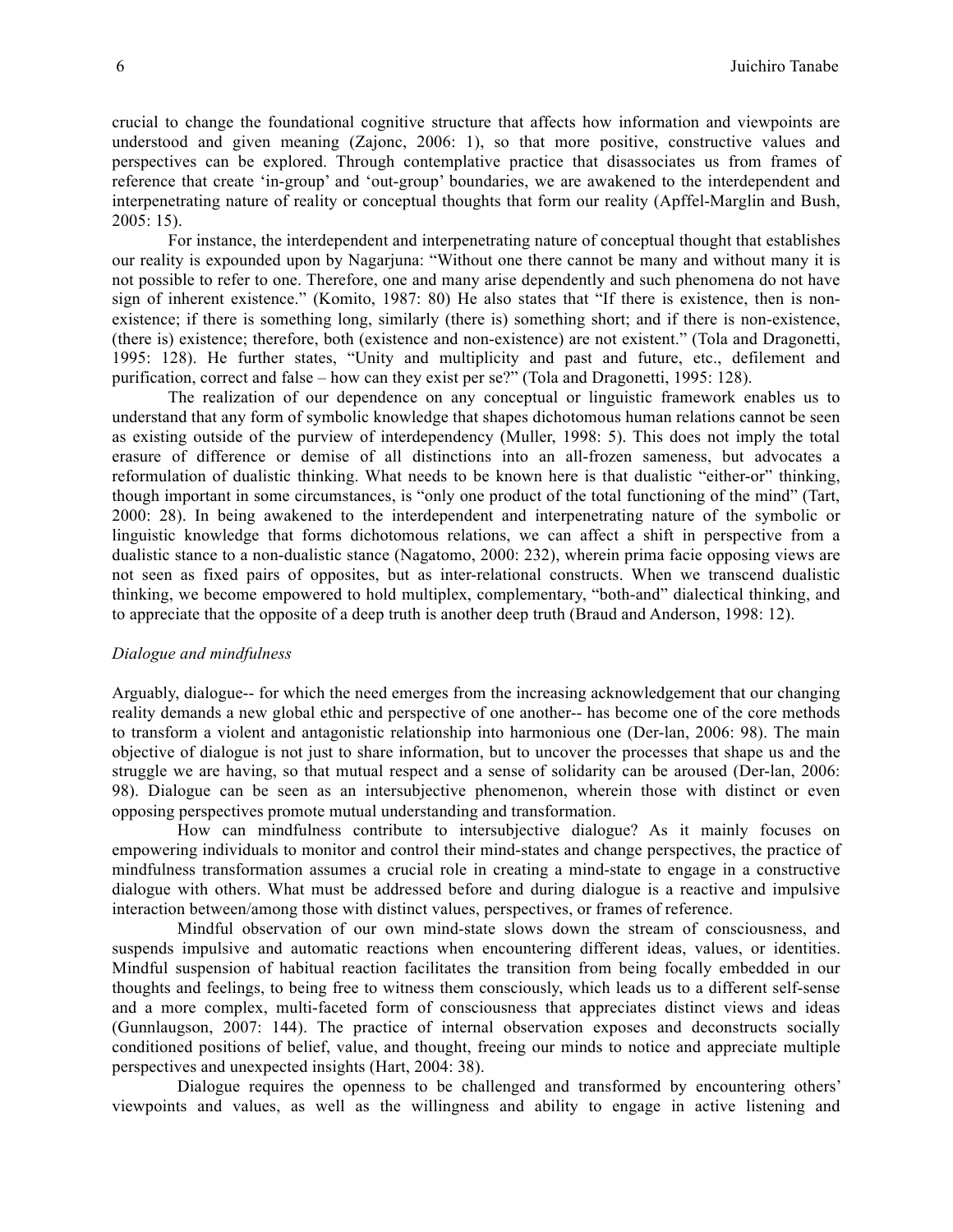understanding of them (Ferrer, 2002: 166). Dialogue demands us to let ourselves be changed in our point of view, attitude, values, and mode of thinking, which requires internal and reflective awareness of our own mind-state to free us from any fixed frame of reference (Hadot, 1995: 35). The enhancement of reflective self-awareness prevents extreme attachment to a particular conditioned state, serves to loosen the power of our habits of thought, and makes our minds a more hospitable place for openness to differences, diversity, and creativity (Claxton, 2006: 110). By learning to be less embedded or reified in a perspective or frame of reference through mindful observation of our internal states, we can develop a different basis or relationship to our own mode of thinking and emotional processes (Gunnlaugson, 2007: 145).

Furthermore, the integrative expansion of experiential range, as a result of the practice of mindfulness and perspectival shift, enables us to engage interpersonal and intergroup interaction in a more extensive and inclusive manner (Firman and Gila, 2002: 34). Recognizing the interdependent and interconnected nature of human relations makes us aware of the need to approach the phenomenon of conflict from a perspective that is distinct from conventional dualistic or dichotomous logic. Normally, when conflict is characterized by the pursuit of incompatible or contradictory goals, or by a clash of values, ideologies or perspectives (Ramsbotham et al, 2011: 8), conflict dynamics tends to be shaped by dualistic or divisive thoughts and perceptions. However, by detaching from a fixed standpoint through mindfulness and perspectival change, the structure of conflict is perceived from a standpoint of mutual interdependence and interpenetration (Park, 2008: 186).

In understanding conflict as a phenomenon of mutual interdependence and interpenetration, we come to realize that it is impossible to draw a complete line or picture that judges the parties in the conflict as being absolutely right or wrong; rather, those in conflict are interconnected to each other (Park, 2008: 186). They are closely interwoven on a fundamental dimension, despite their conflictual and dichotomous relationship and clash of distinct values, perspectives, and seemingly incompatible or contradictory goals (Park, 2008: 186). With a dualistic view of conflict transcended, violence against others becomes an act of violence against ourselves, and is understood as an undesirable and unrealistic option or course of action in the transformation of a conflictual situation (Brantmeier, 2007: 152).

When we realize the interdependent and interpenetrating nature of conflict and consequently reject the use of force or violence as a solution, we can also overcome the belief that our goals, values, and perspectives are mutually incompatible and antithetical in an absolute sense. As a result, it becomes imperative to go beyond the pursuit of incompatible objectives and explore new values and goals that take both parties' needs into consideration (Braud and Anderson, 1998: 12). When we are awakened to the fundamental interdependent and interpenetrating nature of conflict, we cultivate our self-transformation and openness to different, or even opposing, views or frames of reference, which becomes the scaffolding to explore mutually satisfactory visions and goals.

Thus, we can see an intimate connection between dialogue with others and that with ourselves. Dialogue has two dimensions – intersubjective dialogue and internal dialogue – and both need to be equally considered and practiced. Mindful and reflective encounters with ourselves sharpen our capacity for constructive and productive encounters with others, who are conditioned with distinct frames of reference to make new interpersonal and intergroup relationships possible (Hadot, 1995: 45).

# **On a Buddhist Peace**

Thus far, we have examined a Buddhist view of conflict dynamics and its approach to resolution. How might peace be characterized from this analysis? It is to be understood as a non-dualistic peace, based on the practice of multiple functions of mind – contemplative mind, cognition of reality including human relationship as interdependent and interconnected, and compassionate mind – in a synergistic way.

As examined in previous section, one of the most powerful transformative methods for conflict resolution is contemplative practice, including mindfulness, which helps us achieve a mind-state that is not imprisoned by an attachment to any particular view or frame of reference that creates social/cultural boundaries (Bush, 2011: 184). Consequently, each individual develops the capacity to transcend particular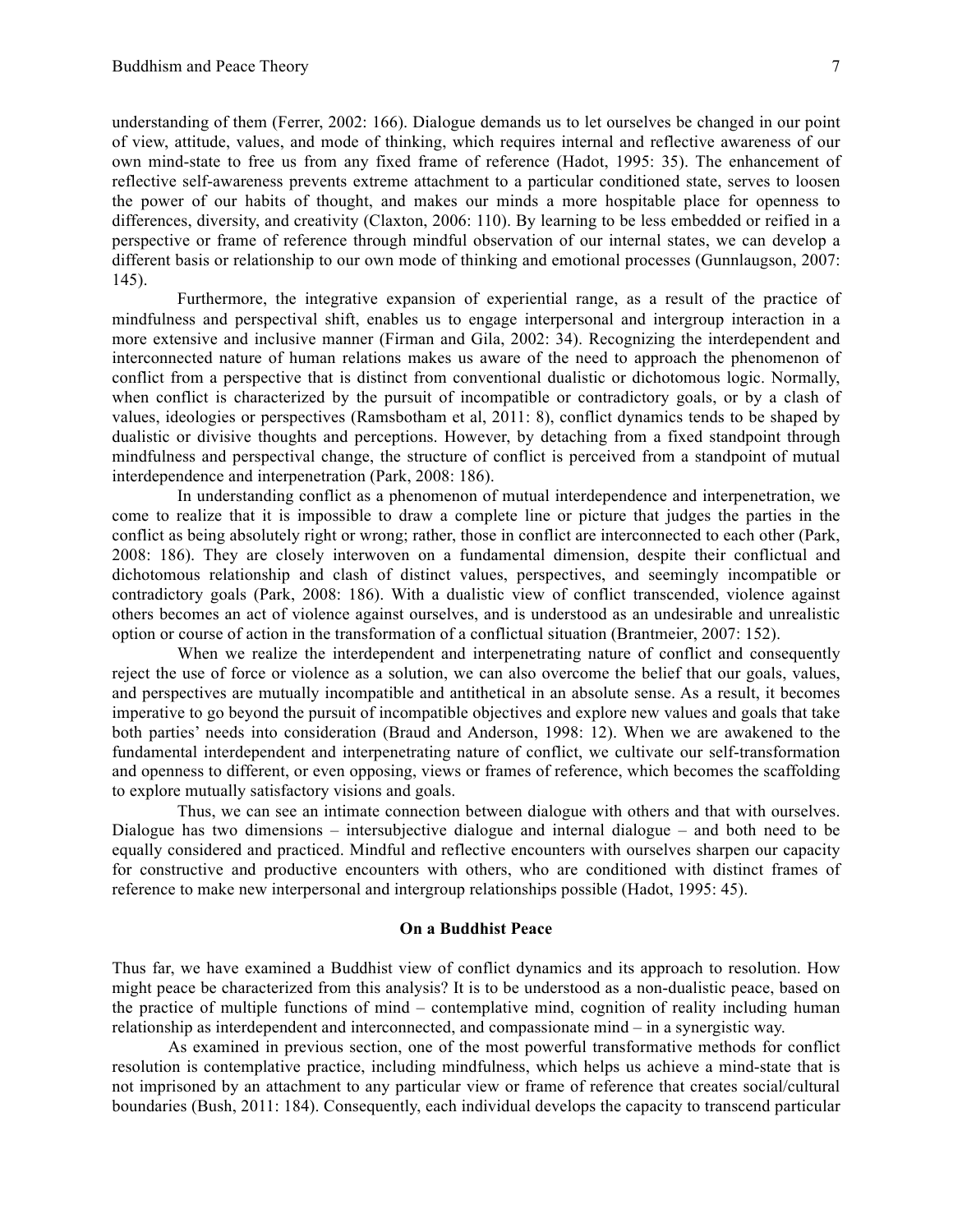identities while simultaneously honoring them, to move between/among distinct worldviews, perspectives, and frames of reference, in order to explore the creation of new ones with others in an interdependent and interpenetrating context (Zajonc, 2006: 3). This awakens us to the ultimate undivided nature of human beings. The dynamics of peace arise from interior self-transformation, that is, transcending the fixed ego-self and freeing the self for others, to realize and enact compassion (Coleman, 2006: 8).

Compassion - an exercise of our courage to transcend the dualistic view of human relationships to one that is interdependent and interconnected (Park, 2008: 184) - is an acknowledgement of shared humanity and of an ultimate equality of suffering of all human beings (Pruitt and McCollum, 2010: 141). It is a capacity to feel others' pain, sorrow, despair, or suffering as our own based on the clear awareness of interdependent origination of our existence (Hoyt, 2014: 26). A compassionate mind inspires the development the quality of kindness-- a universal and unselfish love-- that extends ourselves to friends, family, and ultimately to all people, including those with whom we are in conflict. It drives us to take action, care for, and serve others (Pruitt and McCollum, 2010: 141).

Transcending the division between self and others, to embrace an ultimately undivided relationship between one another, does not mean to deny the uniqueness or individuality of an identity, whether it be individual or collective. Rather, it is a qualitative transformation of the way we view the nature of identity. Instead of seeing our identity as an independent and fixed existence, we make a perspectival shift to understand it as the interdependent web of life with no fixed nature (Loy, 1993: 501). Realizing identity as an open and dynamic living system that lies within an even larger interdependent and interpenetrating system, leads us to understand an ultimately non-dualistic relationship between ourselves and others (Rothberg, 1992: 63). We come to recognize that we cannot separate ourselves from the inter-relational web of life without damaging both others and ourselves (Loy, 1993: 501).

Consequently, we become aware that our own well-being and that of others are inseparable: without considering and acting to promote peace for others, our own peace would be impossible (Vaughan, 2002: 23). Non-dualistic peace, based on a compassionate mind, is to be understood as a transition from self-centered, dichotomous tensions of in-group and out-group processes to an allinclusive state of awareness of our fundamental interdependence and interpenetration. This awareness drives us to make an effort to gratify the basic needs of all, promote freedom and justice for both ourselves and those with distinct identities, and resort to peaceful methods of managing differences constructively and creatively.

Furthermore, an expanded awareness of the interdependent and ultimately non-dualistic nature of human relationships paves the way for unity in diversity. In this context, diversity does not merely mean different races, ethnic groups, cultures and religions exist separately. Touching diversity refers to the practice of complex and coordination-enriching interdependence (Hershock, 2012: 368), whereby we experience difference and distinctiveness not as a threat or a subject for hatred or attack, but as an opportunity for mutual insight and inspiration to explore something that is new to all participants. It does not refer to rejecting or abandoning distinct values, worldviews, or norms that condition us socially or culturally. Rather, it refers to their meaningful revision and reorientation, so that we can add new understandings or meanings to them in an interdependent relationsihip. Unity in diversity means that those with different, or even opposing, frames of reference engage in an exploratory, ongoing, and everlasting process that explicates or unfolds new values and meanings, to achieve and sustain their interdependent, mutually liberating, and transformative relational dynamics.

Truly, the synthetic practice of contemplative mind, cognitive transformation, and compassionate mind is not easy. However, since our actions and words are derived from our own mindstate, it is essential for us to monitor and control our own minds, and to act and speak both constructively and harmoniously (Kosan Sunim, 1999: 121). Conflict in any form does not take a pre-determined course of action or direction beyond our control. Rather, since our intentions, perspectives, and reactions affect how conflict unfolds (Hershock, 2006: 180), interaction based on contemplative practice with cognitive change and compassionate action will be important. Such an interaction can turn conflict into an opportunity for those in conflict to achieve self-transformation and construct new values and truths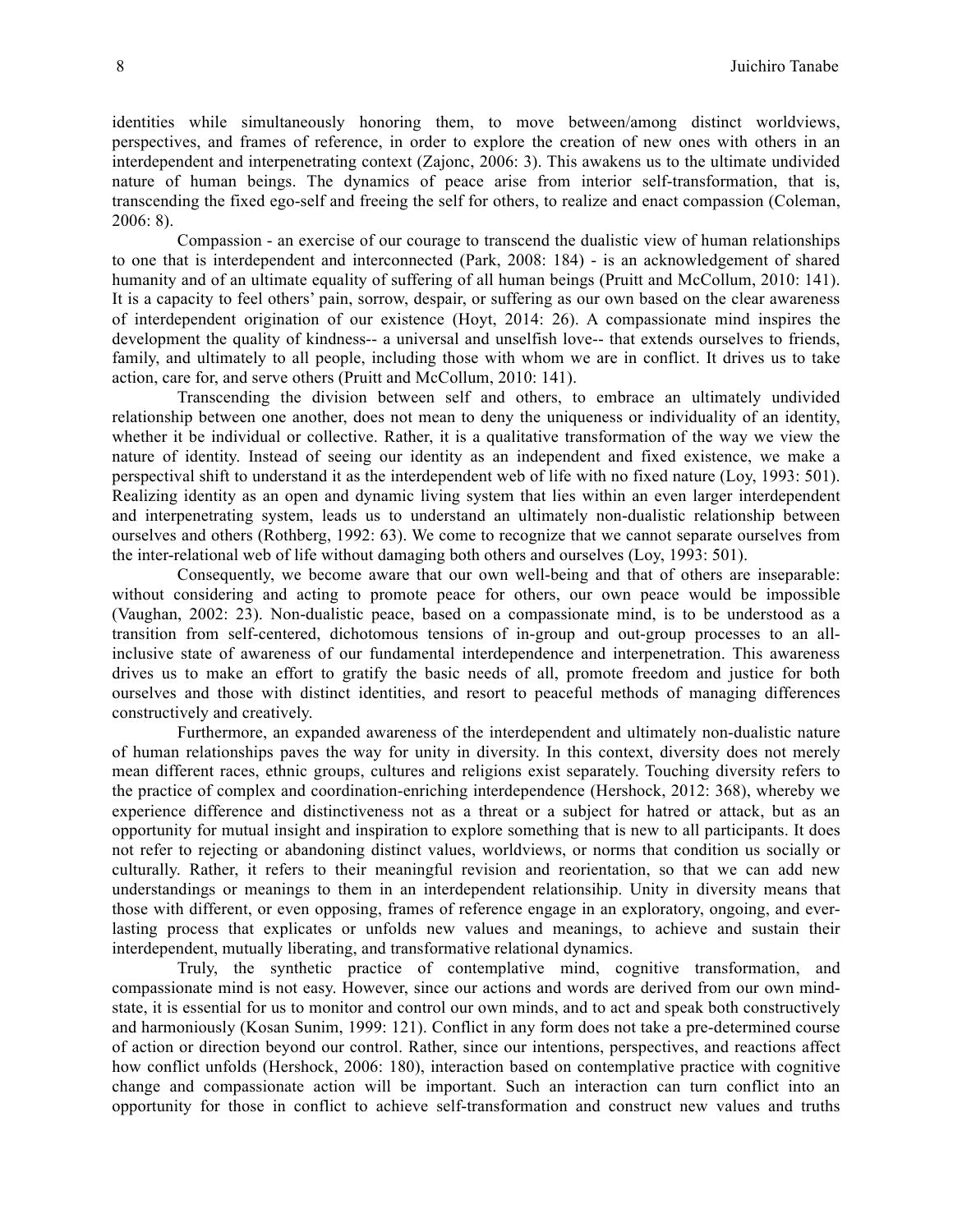cooperatively. As we create subjective and intersubjective realities every day (Vaughan, 1979: 41), every moment of our life can be an opportunity to embody our inner resources required to construct peace (Zajonc, 2006: 3).

# **An interdependent relationship between inner peace and outer peace**

Although the potential of the human mind has been explored for conflict resolution and internal dimensions of peace, the Buddhist inner peace examined here does not dismiss the outer, external dimensions of peace. Rather, they are interdependent. The critical problem with Buddhist inner peace is that it tends to ignore the macro economic and political structures that stifle people's ability to satisfy their basic needs and pursue their envisioned life (Brantmeier, 2007: 147). As Hershock critiques, inner peace could neither be appreciated by, nor applied to those without appropriate food, clothing, and shelter, as well as those without proper access to social services (such as basic education and health care) and political and economic activities (2006: 200).

Recognizing the material needs for sustaining human life, Buddhism takes the middle-way stance as a criterion in making decisions on all levels of activity and encourages frugality as a positive virtue (Der-lan, 2006: 94). Though individual's inner transformation and increasing those with contemplative skills are important to sustainable peace. However, exclusive reliance on inner transformation would frustrate those who consider the short and mid-term efforts such as delivery of basic needs and development of infrastructures are imperative for social and structural dimensions of peace (Der-lan, 2006: 107). Though the compassionate and contemplative mind cultivated within individuals can contribute to constructive conflict resolution and a lasting peace, specific problem areas, such as physical violence or social and structural inequalities, need to be properly addressed.

Promoting human rights and equality for all in society, in terms of social, legal, political, and economic opportunities, is essential to eradicate the potential causes of violence (Groff, 2008: 2). For example, political and administrative reforms, establishment of democratic governance, economic development that satisfies the basic needs of the citizens, and creating and strengthening civil society is important. Structural and institutional transformation is required to correspond to the distinct needs of the different groups in society. Securing multiple voices of those groups being heard and reflected on political, economic, and social policies will serve as a foundation for a durable peace.

However, Buddhism also claims that conditions of the outer world are dependent on the internal conditions of human beings, both individually and collectively. External verbal and physical wrongdoings, as well as social injustices, cause conflict and violence. However, those behavioral, and structural, and institutional causes stem from the state of the human mind since violence and injustice are responses toward external stimuli produced by inner mind operation (Brantmeier, 2007: 126). In other words, the individual and collective outer dimensions of peace somehow represent, and are conditioned by, our individual and collective internal dimensions of peace (Groff and Smoker, 1996: 7). Therefore, developing skills and competencies to practice the multiple functions of the human mind, as explored in this paper, is also crucial to achieve a sustainable peace.

For instance, practice of constant reflection on our thoughts and feelings would serve as a first step to control negative feelings and an excessive selfish thought. As we control our own negative feelings and selfish view, we will learn to resolve conflict with peaceful and constructive means both internally and externally (The Dalai Lama, 2002). As the aim of Buddhism is liberation from suffering through the acquisition of deep insight into the nature of reality – interdependence, interpenetration, impermanence, and emptiness of fixed and unchanging nature of reality including human existence – it can assume a significant role in transforming our understanding of reality and relation to others, including those with different or opposing values and views. Obtaining this wisdom, along with reflective practice, will inspire us to develop the altruistic mental faculties to realize that one's social justice and others' are interdependent and inseparable. Though socially or culturally conditioned habits of perception and reification of reality causes us to have a dualistic or dichotomous view of human relationships (Makransky, 2005: 30) and a self-centered quest for peace and security, training ourselves to cultivate all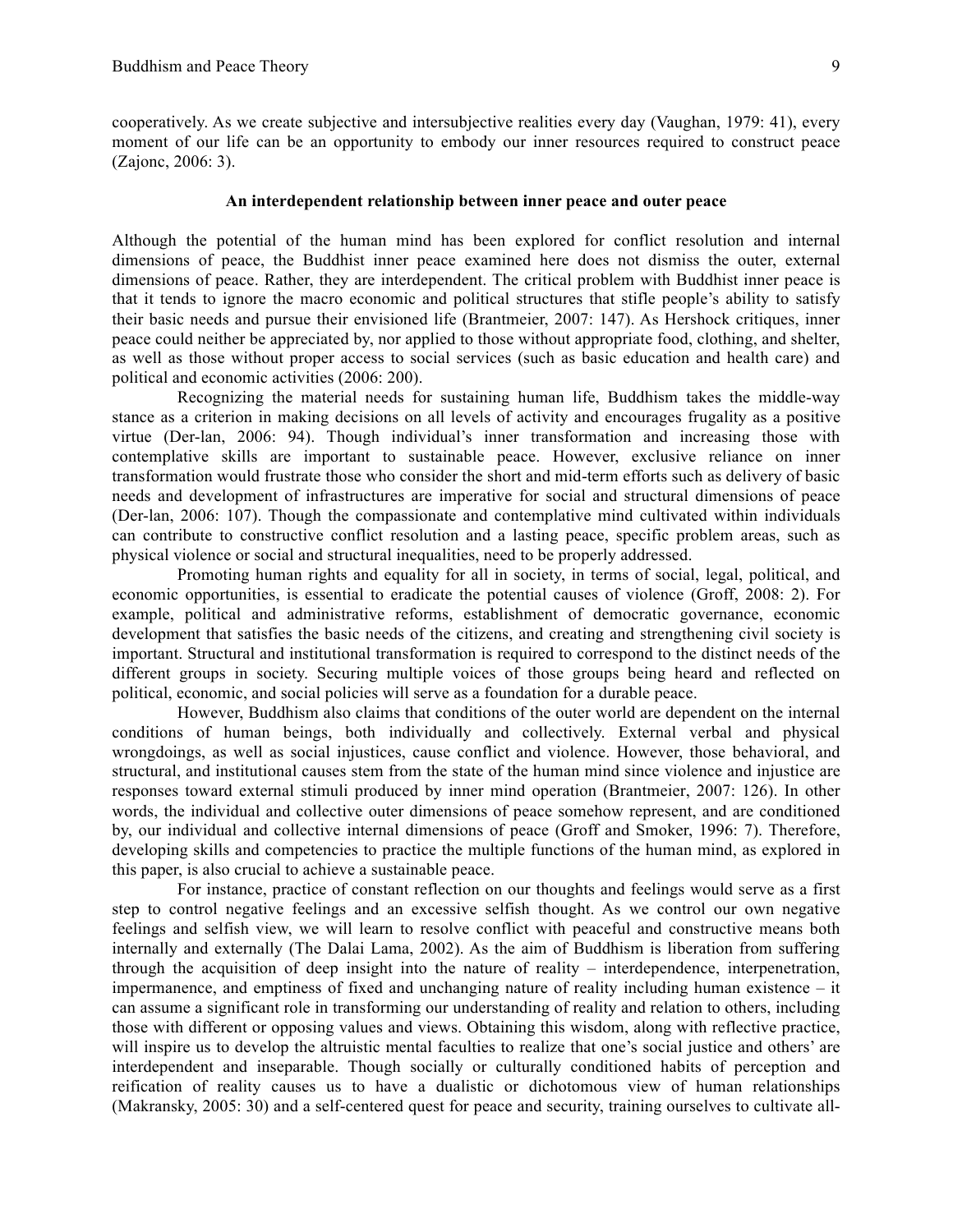encompassing wisdom and compassion, along with reflective practice upon our feelings and thoughts, will enable us to nurture nonviolent thoughts and actions, as a contribution to achieving a sustainable peace.

Peace lies at the nexus of significant interdependence among diverse physiological, psychological, social, cultural, economic, and political realities (Hershock, 2006: 168). To live in peace should be understood as involving both personal fulfillment and social well-being, the psychological and spiritual quality of life, and objective living conditions (Kosan Sunim, 1999: 121). Durable and sustainable peace is to be understood as an integration of outer peace and inner peace. It means a holistic peace wherein physiological needs of all are secured, structural and institutional justices are addressed, and people develop and enact multiple functions of mind to have positive views of others and become creative in transforming non-violent dispute into an opportunity to promote an interdependent and interpenetrating relationship.

# **Conclusion and research implications**

This paper has explored a Buddhist inner peace within the dynamics of conflict and its resolution. Clearly, inner peace, undergirded by a contemplative mind, cognitive transformation, and a compassionate mind, is not a panacea. As Groff claims, peace is a multi-factor process involving many distinct substantive aspects and dimensions: it is multi-leveled, coping with multiple perspectives, from macro to micro levels in the external world and extending to the inner world (2008: 1). Though individual effort is important, it is essential to reform social conditions to gratify basic human needs of citizens and guarantee their equal access to political, economic, and social activities. Building those circumstances will empower each and every individual to nurture the capacity to practice multiple functions of mind, and to move towards building sustainable peace between and among those with different frames of reference and identities. When inner peace, and methods to achieve it, are seen and examined as part of a continuum of multiple and complex peace process, their practical viability will be heightened in the long run. In short, Buddhist inner peace, as explored here, and Western peace research need further collaboration to complement each other, and produce more concrete theories and methods in a holistic manner.

As Ramsbotham et al., argue that as a global agenda, peace research has entered the phase wherein various values and wisdom from around the globe should be appreciated (2011: 425). Further, if necessary, their complementary relationship needs to be explored to promote shared understanding of the virtue to address unjust social/global structure and achieve harmonious and constructive human relationships. As it is impossible to establish a single peace and conflict analysis approach, it is crucial to be open to views that are different from our own and find creative ways to produce new, dialecticallybuilt understandings of peace and conflict dynamics, while also appreciating existing ones. As peace and conflict are complex and multi-faceted phenomena that demand creativity and flexibility, it is certainly not the time to make a clear and fixed demarcation between Western and non-Western blocks. Rather it is the time for each and every one of us to rid ourselves of narrow, self-imposed perspectives and boundaries, and to promote further dialogue within the larger context that includes both the West and non-West.

# **Notes:**

- 1. For instance, liberal peacebuilding characterized as the employment of democracy and market-based economy, and reform of a range of administrative institutions in line with modern state system (Richmond, 2008) is a good instance.
- 2. For instance, Ronald J. Fisher (1990 and 1997), Herbert C. Kelman (1990 and 1997), and Daniel Bar-Tal (2011 and 2013) are good examples.
- 3. Dhamapada is a collection of sayings of the Buddha.
- 4.Surangama Sutra is a sutra in Mahayana Buddhism. Especially it has been influentian in Chinese Chan Buddhist school.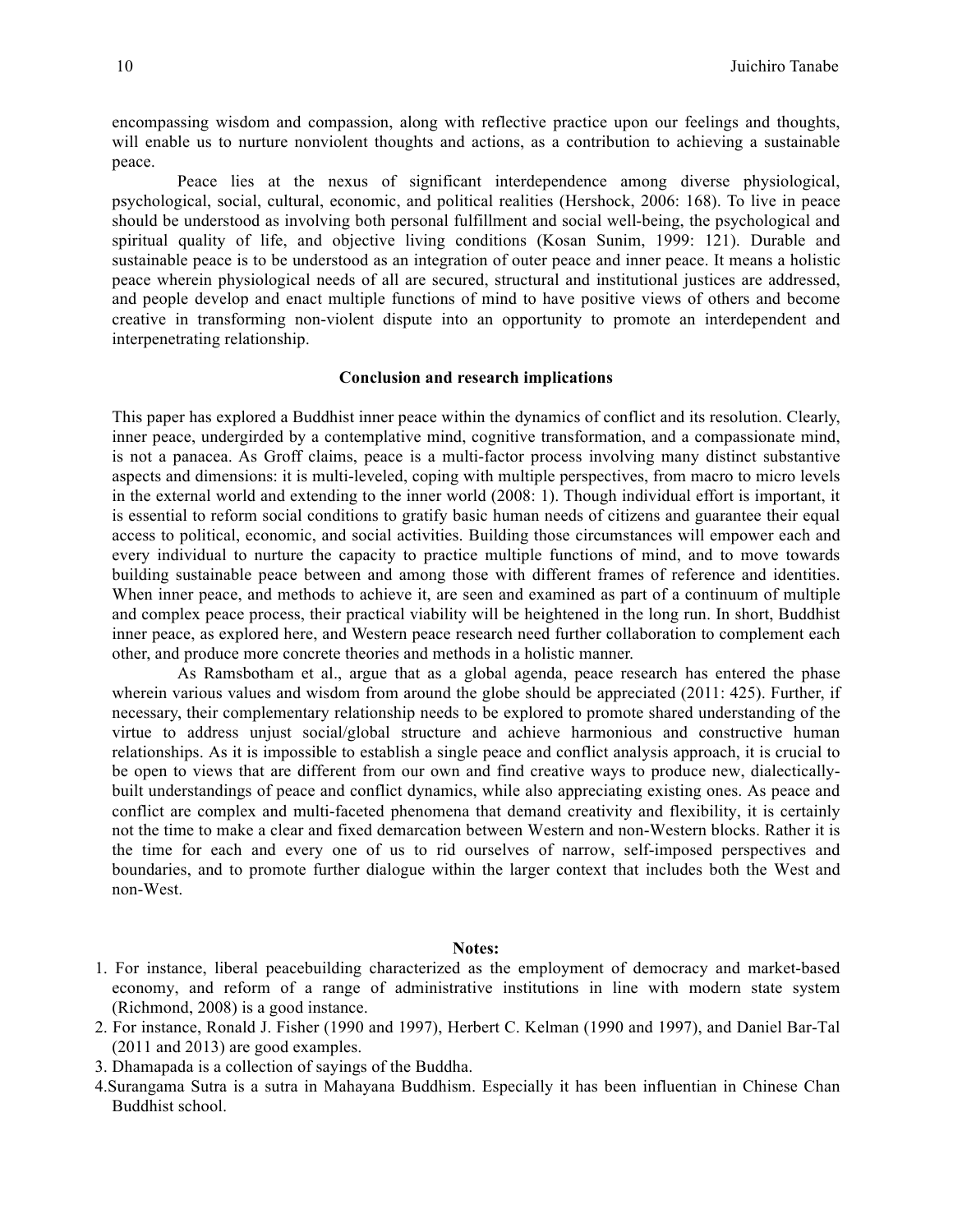- 5. Nagarjuna is one of the most important Buddhist philosophers, who lived between the second and third century. Chang (1971) states Nagarjuna is a founder and exponent of Madhyamaka philosophy that centers on sunyata (emptiness) doctrine to achieve liberation from suffering. Regarding the details of Nagarjuna's works and Madhyamaka philosophy, Murti's *The Central Philosophy of Buddhism: A Study of Madhyamika System* would be helpful.
- 6. Yun characterizes it as a correct view of reality, that is, mutual interdependence and ultimate empty nature (2002).
- 7. It refers to a correct perception that our bodies will eventually decay and disappear and that our emotions and thoughts are temporal and impermanent (Yun, 2002).
- 8. According to Rubin, it means speaking trustfully, sincerely, and compassionately (2003).
- 9. It refers to refraining from needless killing, stealing, and sexual misconduct (Rubin, 2003).
- 10. It means living a reasonable economic life, an altruistic life, and a harmonious communal life (Yun, 2002).
- 11. It means correct diligence in developing wholesomeness that not yet arisen, increasing wholesomeness that has already arisen, and preventing unwholesomeness from arising (Yun, 2002).
- 12. It signifies constant awareness of phenomena that are happening at present and careful recollection of phenomena that occurred in the past (Rubin, 2003).
- 13. It refers to spiritual concentration and mental tranquility achieved through the act of meditation to recall the actions and thoughts in the past, perceive the dynamics of mind at present and cultivate goodwill and compassion (Rubin, 2003).

# **References**

Apffel-Marglin, Frederique, and Bush, Michael. 2005. "Healing the Breach of Faith Toward Everything That Is: Integration in Academia 2005".

http://www.contemplativemind.org/programs/academic/summer05/Apffel-Marglin\_Bush.pdf. Accessed August 15, 2012.

- Bar-Tal, Daniel. 2013. *Intractable Conflicts: Socio-Psychological Foundations and Dynamics.*  Cambridge: Cambridge University Press.
- Bar-Tal, Daniel. ed. 2011. *Intergroup conflicts and their resolution: Social psychological perspective*. New York: Psychology Press.
- Brantmeier, J. Edward. 2007. "Connecting Inner and Outer Peace: Buddhist Meditation Integrated with Peace Education." *Journal of peace education and social justice*, Vol. 1, No. 1, pp. 120-157.
- Braud, William, and Anderson, Rosemarie. 1998. *Transpersonal Research Methods for the Social Sciences: Honoring Human Experience*. London: SAGE.
- Burton, David. 2002. "Knowledge and Liberation: Philosophical Ruminations on a Buddhist Conundrum." *Philosophy East and West*, Vol. 52, No. 3, pp. 326-345.
- Bush, Mirabai. 2011. "Mindfulness in Higher Education." *Contemporary Buddhism*, Vol. 12, No. 1, pp. 183-197.
- Cabezon Jose Ignacio 1999. "The UNESCO Declaration: A Tibetan Buddhist perspective." In Chappell, David. W., ed., *Buddhist Peacework: Creating Cultures of Peace*. Boston: Wisdom Publications.
- Chang, C. C. Garma. 1971. *The Buddhist Teaching of Totality: The Philosophy of Hwa Yen Buddhism.* University Park: The Pennsylvania State University Press.
- Chappell, David W. 1999. "Buddhist Peace Principles." In Chappell, David W., ed., *Buddhist Peacework: Creating Cultures of Peace*. Boston: Wisdom Publications.
- Cho, Sungtaek. 2002. "The Rationalist Tendency in Modern Buddhist Scholarship: A Revaluation." *Philosophy East and West*, Vol. 52, No. 4, pp. 426-440.
- Claxton, Guy. 2006. "Nirvana and Neuroscience: The self-liberating brain." In Nauriyal, D. K., Drummond, M. S., and Lal, Y. B. eds., *Buddhist Thought and Applied Psychological Research: Transcending the boundaries*. London, Routledge.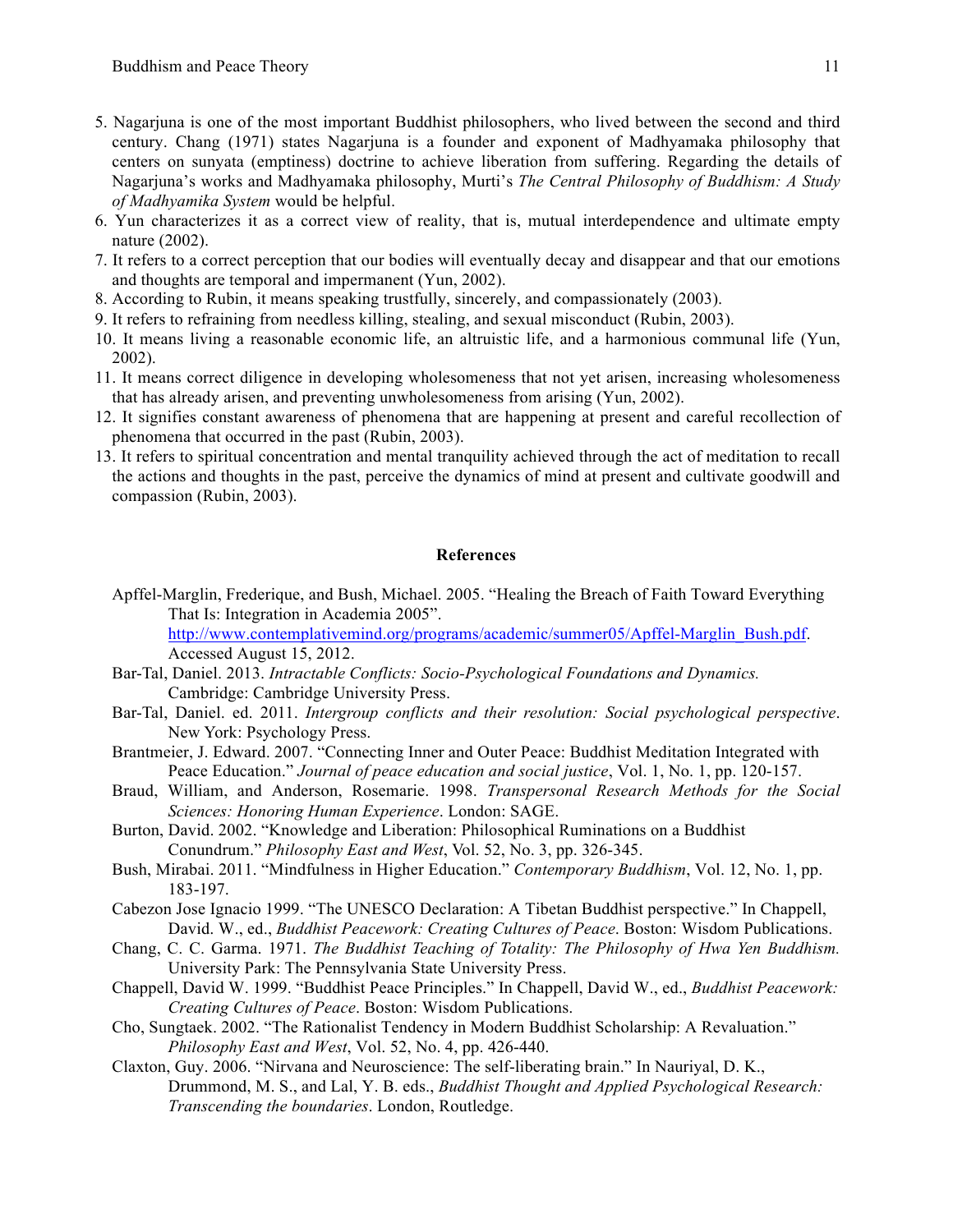- Coleman David L. 2006. "Buddhist Peace Practice: Sunyata, Wisdom and Compassion." *Journal of Globalization for the Common Good* http://lass.purduecal.edu/cca/jgcg/2006/fa06/jgcg-fa06 coleman.htm. Accessed August 15, 2013.
- The Dalai Lama (2002) "The global community and the need for universal responsibility." *The International Journal of Peace Studies* Vol. 7, No. 1. http://www.gmu.edu/programs/icar/ijps/vol7\_1/Lama.htm Accessed August 15, 2015.
- Danesh, H. B. 2006. "Towards an integrative theory of peace education." *Journal of Peace Education*, Vol. 3, No. 1, pp. 55-78.
- Der-lan Yeh. 2006. "The Way to Peace: A Buddhist perspective." *International Journal of Peace Studies*, Vol. 11, No. 1, pp. 91-112.
- Ferrer, Jorge. 2002. *Revisioning Transpersonal Theory: A Participatory Vision of Human Spirituality*. Albany, New York: State University of New York Press.
- Firman, John. and Gila, Ann. 2002. *A Psychology of the Spirit*. Albany, New York: University of New York Press.
- Fisher, J. Ronald. 1997. *Interactive Conflict Resolution.* Syracuse, New York: Syracuse University Press: Syracuse.
- Fisher, J. Ronald. 1990. *The Social Psychology of Intergroup and International Conflict Resolution*. New York: Springer-Verlag.
- Fronsdal, Gil. 2005. *The Dhammapada: A New Translation of the Buddhist Classic with Annotations*. Boston: Shambala.
- Geshe Tashi Tsering. 2005. *The Four Noble Truths: The Foundation of Buddhist Thought volume 1*. Boston: Wisdom Publications.
- Goleman, Daniel. 1993. "Psychology, Reality, and Consciousness." In Walsh, Roger and Vaughan Francis eds., *Path Beyond Ego: The Transpersonal Vision.* New York: Penguin Putnam.
- Gomez, Louis. 1976. "Proto-Madhyamika in the Pali Canon." *Philosophy East and West*, Vol. 26, No. 2, pp. 137-165.
- Gordon, Mordechai. 2006. "Welcoming Confusion, Embracing Uncertainty: Educating Teacher Candidates in an Age of Certitude." *Paideusis*, Vol. 15, No. 2, pp. 15-25.
- Groff, Linda. 2008. "Contributions of Different Cultural-Religious Traditions on Different Aspects of Peace – Learning to a Holistic, Integrative View of Peace for a  $21<sup>st</sup>$  Century Interdependent World." *FUTUREtakes Transcultural Futurist Magazine*, Vol. 7, No. 1.
- Groff, Linda. and Smoker, Paul. 1996. "Creating global-local cultures of peace." *Peace and Conflict Studies*, Vol. 3, No. 1 http://www.gmu.edu/programs/icar/pcs/smoker.htm. Accessed August 15, 2015.
- Gunnlaugson, Olen. 2007. "Shedding Lights on the Underlying Forms of Transformative Learning Theory: Introducing Three Distinct Categories of Consciousness." *Journal of Transformative Education*, Vol. 5, No. 2, pp. 134-151.
- Hadot, Peter. 1995. *Philosophy as a Way of Life: Spiritual Exercises from Socrates to Foucault*. Oxford: Blackwell.
- Hart, Tobin. 2004. "Opening the Contemplative Mind in the Classroom." *Journal of Transformative Education*, Vol. 2, No. 1, pp. 28-46.
- Hart, Tobin. 2001. "Teaching for wisdom." *Encounter; Education for Meaning and Social Justice*, Vol. 14, No. 2, pp. 3-16.
- Hart, Tobin, Nelson Peter L. and Puhakka, Kaisa. 2000. "Introduction." In Hart, Tobin, Nelson, Peter L. and Puhakka, Kaisa eds., *Transpersonal Knowing: Exploring the horizon of consciousness*. Albany, New York: State University of New York Press.
- Kelman, C. Herbert. 1997. "Social-psychological dimensions of international conflict." In Zartman, I. William. and Rasmussen, J. Lewis. eds., *Peacemaking in international conflict: methods and techniques*. Washington, D. C.: United States Institute of Peace Press.
- Kelman, C. Herbert. 1990. "Interactive Problem-Solving: a Social-psychological Approach to Conflict Resolution." In Burton, John. and Dukes, Frankas. eds., *Conflict: Readings in Management and*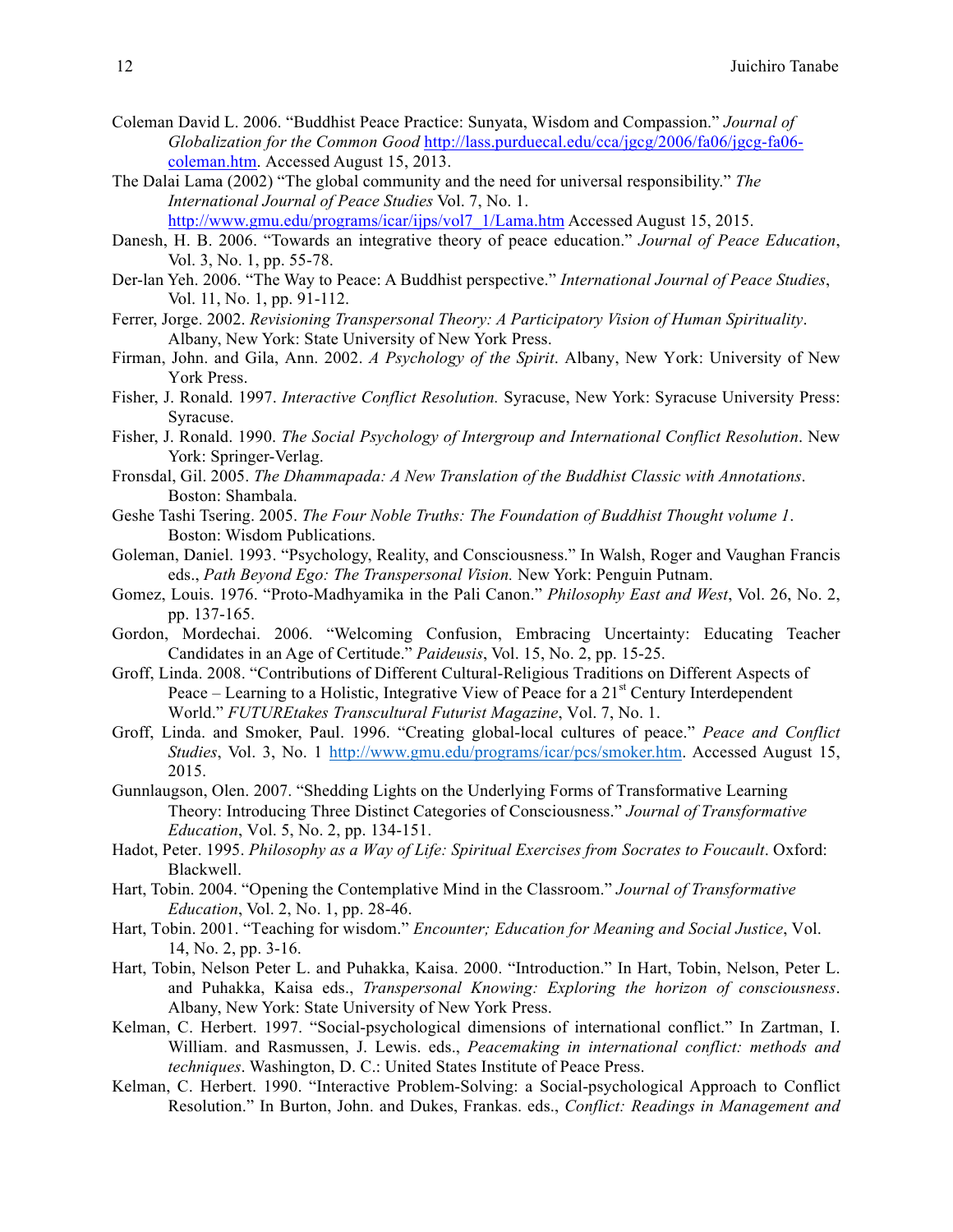*Resolution*. Basingstoke: Palgrave Macmillan.

- Hershock, Peter D. 2012. *Valuing Diversity: Buddhist Reflection on Realizing a More Equitable Global Future*. Albany, NY: State University of New York Press.
- Hershock, Peter D. 2006. *Buddhism in the Public Sphere: Reorienting Global Interdependence*. London: Routledge.
- Hoyt, Mei. 2014. "Engaging Bodhisattva Compassion in Pedagogical Aporias." *Paideusis*, Vol. 21, No. 2, pp. 24-31.
- Ichimura, Shohei. 1997. "Contemporary Significance of Chinese Buddhist Philosophy." *Journal of Chinese Philosophy*, Vol. 24, pp. 75-106.
- Kabat-Zinn, J. 1994. "Catalyzing Movement Towards a More Contemplative/Sacred-Appreciating/Non-Dualistic Society." http://www.contemplativemind.org/programs/academic/kabat-zinn.pdf. Accessed August 15, 2012.
- Komito, David R. 1987. *Nagarjuna's "Seventy Stanzas": A Buddhist Psychology of Emptiness*. Ithaca, New York: Snow Lion.
- Venerable Kosan Sunim 1999. "My Way of Pilgrimage to Peace." In Chappell, David. W. ed., *Buddhist Peacework: Creating Cultures of Peace*. Boston: Wisdom Publications.
- Lai, Whalen. 1977. "The Meaning of "Mind-Only" (Wei-Hsin): An Analysis of a Sinitic Mahayana Phenomenon." *Philosophy East and West*, Vol. 27, No. 1, pp. 65-83.
- Loy, David. 2002. "On the Nonduality of Good and Evil: Buddhist Reflections on the New Holy War." http://www.thezensite.com/ZenEssays/Mescellaneous/NonDuality\_Good\_and\_Evil.htm. Accessed August 15, 2012.
- Loy, David. 1993. "Indra's Postmodern Net." *Philosophy East and West*, Vol. 43, No. 3, pp. 481-510.
- Luk, Charles. 2001. *The Surangama Sutra*. New Delhi: Munshiram Manoharlal.
- Makransky, John. 2005. "No Real Protection without Love and Compassion." *Journal of Buddhist Ethics*, Vol. 12, pp. 25-36.
- Matsuo, Hosaku. 1981. *The Logic of Unity: The Discovery of Zero and Emptiness in Prajnaparamita Thought*. Translated by Inada Kenneth. Tokyo: Hokuju Shuppan.
- Mezirow, Jack. 2003. "Transformative Learning as Discourse." *Journal of Transformative Education*, Vol. 1, No. 1, pp. 58-63.
- Mipham, Jamgon. 2002. *Introduction to the Middle Way: Candrakirti's Madhyamakavatara with Commentary by Jamgon Mipham*. Boston: Shambhala.
- Muller, Charles A. 1998. "Innate Enlightenment and No-thought: A Response to the Critical Buddhist Position on Zen." Paper presented at the International Conference on Son, 18-22 August, Kwangju, Korea.
- Nagatomo, Shigenori. 2000. "The Logic of the Diamond Sutra: A is not A, therefore it is A." *Asian Philosophy*, Vol. 10, No. 3, pp. 213-244. Nicolescu, Basarab. 2006. "Transdisiplinarity – past, present and future." http://www.movingworldviews.net/Downloads/Papers/Nicolescu.pdf Accessed August 15, 2014.
- Olendzki, Alexander. 2003. "Buddhist Psychology." In Segall, Seth R ed., *Encountering Buddhism: Western Psychology and Buddhist Teachings*. Albany, New York: State University of New York Press.
- Orr, Deborah. 2014. "In A Mindful Moral Voice: Mindful Compassion, The Ethic of Care and Education." *Paideusis*, Vol. 21, No. 2, pp. 42-54.
- Park, Jin Y. 2008. *Buddhism and Postmodernity: Zen, Huayan, and the Possibility of Buddhist Postmodern Ethics*. Plymouth, United Kingdom: Lexington Books.
- Pereira, Jose. and Tiso, Francis. 1988. "The evolution of Buddhist systematics from the Buddha to Vasubandhu." *Philosophy East and West*, Vol. 38, No. 2, pp. 172-186.
- Pruitt, Irene T. and McCollum, Eric E. 2010. "Voices of Experienced Meditators: The Impact of Meditation Practice on Intimate Relationships." *Contemporary Family Therapy,* Vol. 32, pp. 135- 154.
- Rahula, W. S. 1974. *What the Buddha Taught*. New York: Grove.